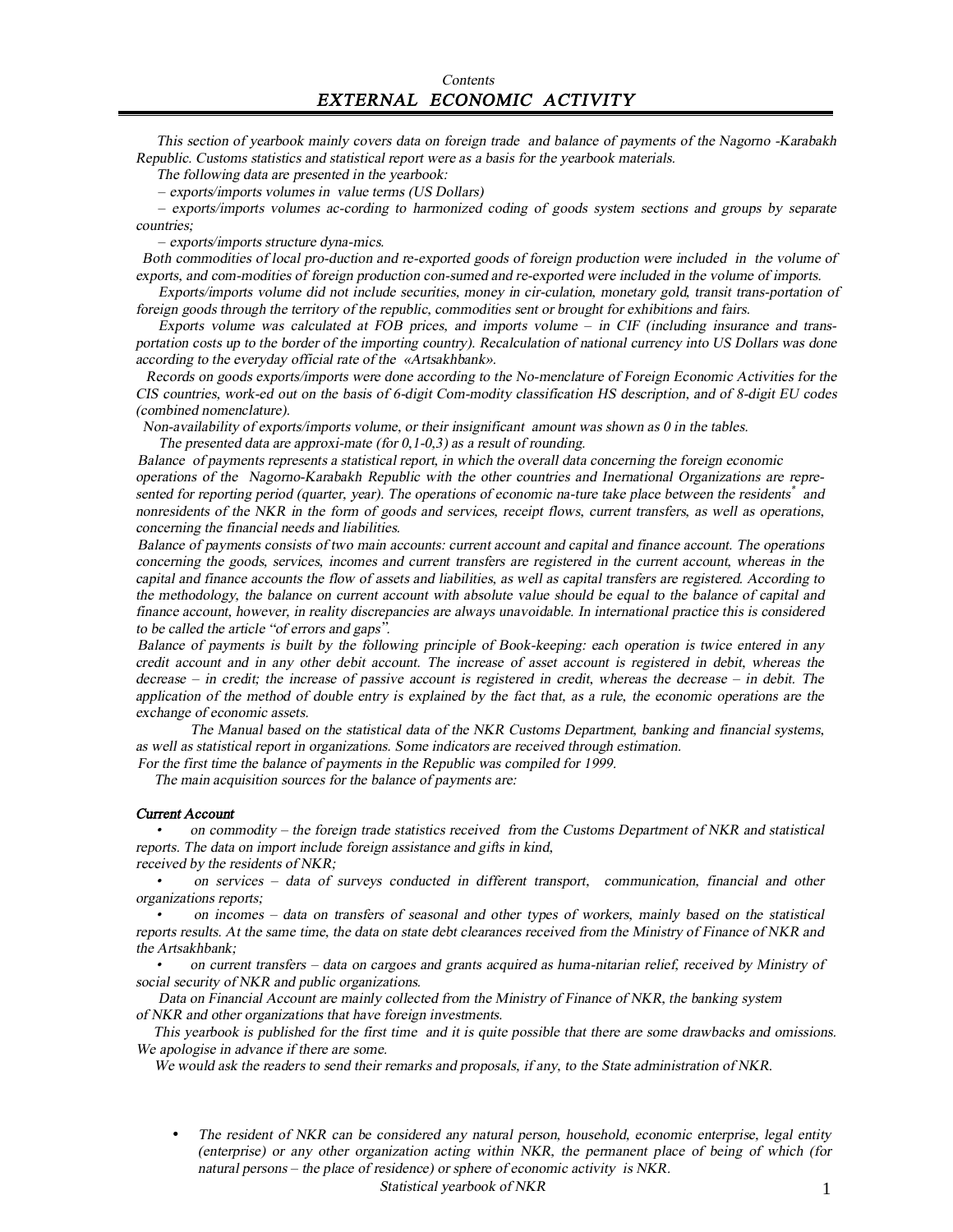#### *Contents*

## **170.** *BALANCE OF PAYMENTS OF THE NAGORNO- KARABAKH REPUBLIC in 1999*

(*thsd. US dollars)*

#### *ANALYTICAL PRESENTATION*

|                                               | 1999        |  |
|-----------------------------------------------|-------------|--|
| A. Current Account, excluding                 |             |  |
| Group of E                                    | $-5433.86$  |  |
| Goods:                                        |             |  |
| Credit                                        | 2348.70     |  |
| <b>Exports FOB</b>                            | 2348.70     |  |
| Other                                         | 0.00        |  |
| Goods:                                        |             |  |
| Debit                                         | $-24625.44$ |  |
| <b>Imports FOB</b>                            | $-24625.44$ |  |
| Other                                         | 0.00        |  |
| <b>Balance on Goods</b>                       | $-22276.74$ |  |
| Services:                                     |             |  |
| Credit                                        | 411.60      |  |
| Transportation                                | 24.47       |  |
| Other                                         | 387.13      |  |
| Services:                                     |             |  |
| Debit                                         | $-3185.37$  |  |
| Transportation                                | $-1052.21$  |  |
| Other                                         | $-2133.16$  |  |
| Balance on goods and services                 | $-25050.50$ |  |
| Incomes:                                      |             |  |
| Credit                                        | 277.26      |  |
| Incomes:<br>Debit                             | 0.55        |  |
| Balance on goods, services and                |             |  |
| incomes                                       | $-24772.69$ |  |
| Current transfers:                            |             |  |
| Credit                                        | 19469.37    |  |
| Current transfers:                            |             |  |
| Debit                                         | $-130.53$   |  |
| B. Capital Account, excluding Group of E      | 7860.53     |  |
| Capital account:<br>Credit                    | 7860.53     |  |
| Capital account:                              |             |  |
| Debit                                         | 0.00        |  |
| Total, Groups of A plus B                     | 2426.67     |  |
| C. Financial Account, excluding<br>Group of E | $-2077.87$  |  |
|                                               |             |  |
| Direct investments abroad                     | $-0.19$     |  |
| Direct investments from abroad                | 2368.62     |  |
| Portfolio investment assets                   | $-186.92$   |  |
| Equity securities                             | 0.00        |  |
| Debt securities                               | $-186.92$   |  |
| Portfolio investment liabilities              | 0.00        |  |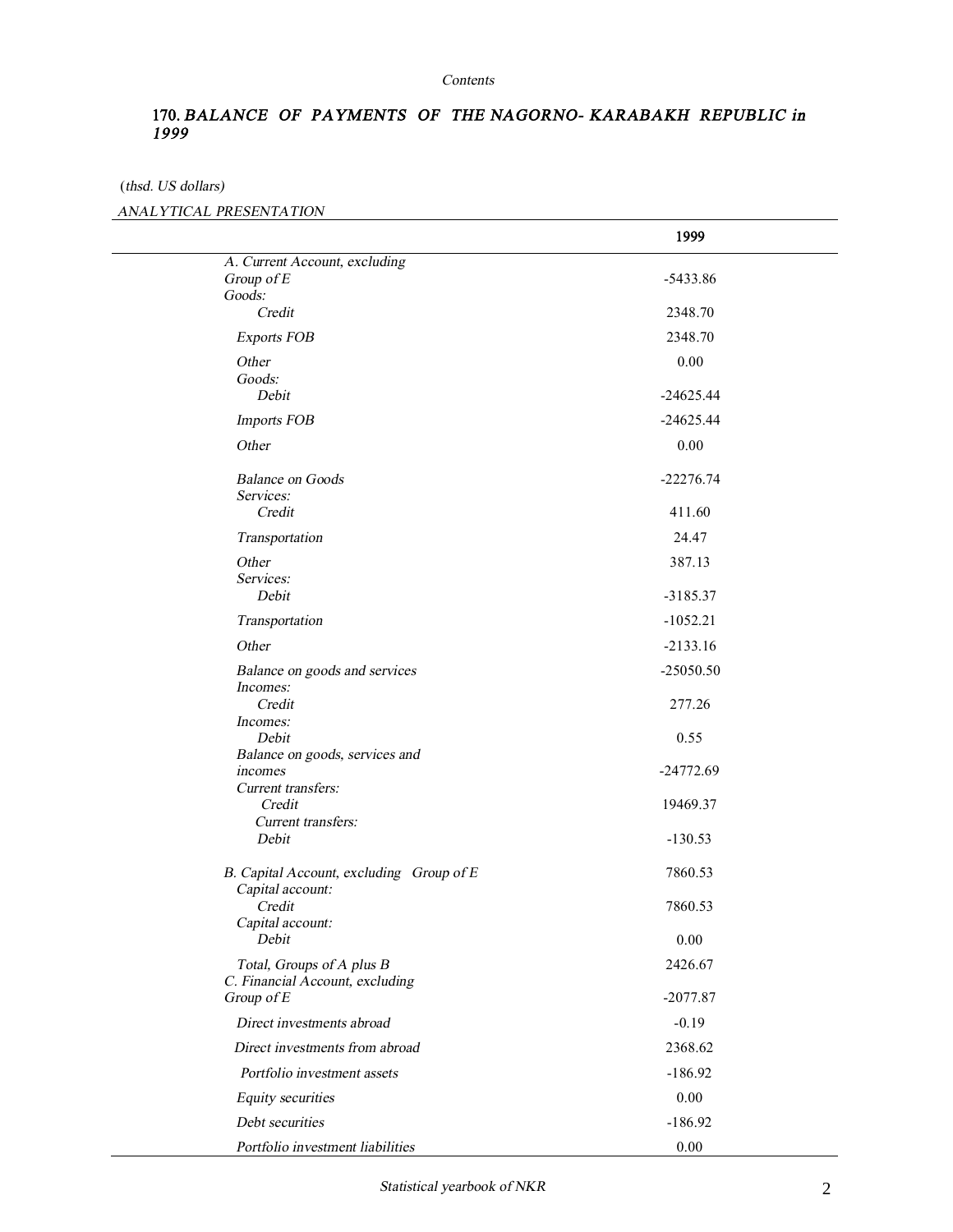### *Contents*

### *ANALYTICAL PRESENTATION*

|                                           | 1999        |  |
|-------------------------------------------|-------------|--|
| Equity securities                         | 0.00        |  |
| Debt securities                           | 0.00        |  |
| Other investment assets                   | $-39155.09$ |  |
| Monetary authorities                      | 0.00        |  |
| Government administration sector          | $-26541.59$ |  |
| <b>Banks</b>                              | $-1745.48$  |  |
| Other sectors                             | $-10868.03$ |  |
| Other investment liabilities              | 34895.70    |  |
| Monetary authorities                      | 0.00        |  |
| Government administration sector          | 16153.19    |  |
| <b>Banks</b>                              | 492.07      |  |
| Other sectors                             | 18250.43    |  |
| Total, Groups of A to C                   | 348.80      |  |
| D. Net Errors and Omissions               | $-348.80$   |  |
| Total, Groups of A to D (Overall balance) | 0.00        |  |
| E. Financing items                        | 0.00        |  |
| Reserve assets                            | 0.00        |  |
| Use of Fund credit                        | 0.00        |  |
| <b>Exceptional financing</b>              | 0.00        |  |

## *171. EXPORTS, IMPORTS OF THE NAGORNO-KARABAKH**REPUBLIC BY GROUPS OF GOODS in 1999*

*(thsd. US dollars)*

|                                             | <b>Exports</b>           | Imports |
|---------------------------------------------|--------------------------|---------|
| <b>TOTAL</b>                                | 2348.7                   | 25651.5 |
| of which:                                   |                          |         |
| Animals and products of animals origin      | 107.9                    | 435.5   |
| Products of vegetables origin               | 519.5                    | 3507.9  |
| Fats and oils                               | 0.0                      | 402.5   |
| Products of prepared food                   | 158.2                    | 3033.8  |
| Mineral production                          | 83.0                     | 7660.8  |
| Goods of chemical production                | 1.1                      | 1949.0  |
| Plastic, rubber                             | 4.4                      | 252.9   |
| Skins, furs and articles thereof            | 2.1                      | 24.5    |
| Wood and articles of wood                   | 49.2                     | 124.4   |
| Paper and articles of paper                 | $\overline{\phantom{a}}$ | 251.3   |
| Textile articles                            | 23.0                     | 1393.4  |
| Footwear, umbrellas, headwear               | 0.6                      | 763.8   |
| Stone, plaster, cement; glass and glassware | 279.0                    | 643.4   |
| Precious stones and metals                  | 776.8                    | 792.0   |
| Base metals and articles thereof            | 87.7                     | 164.5   |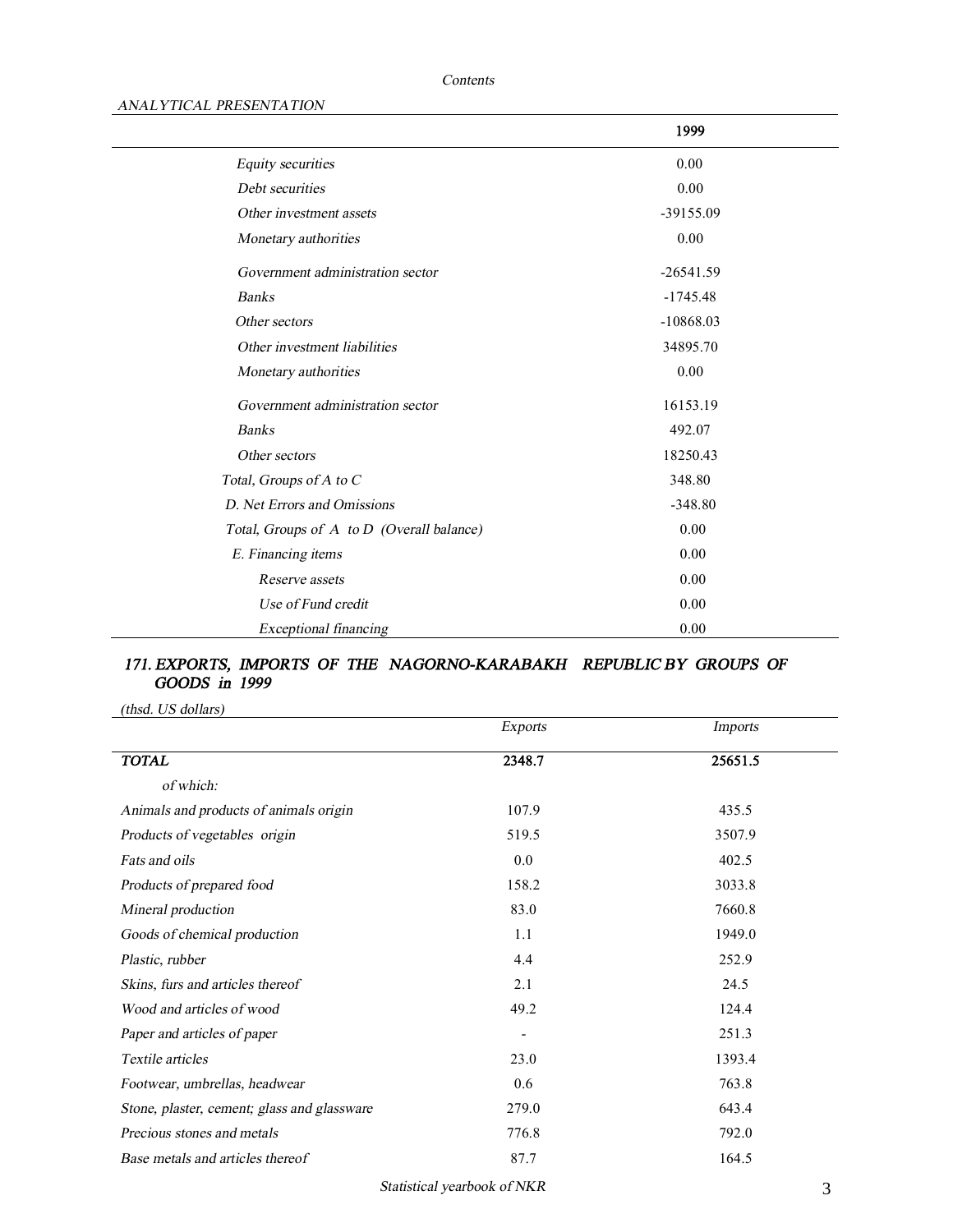|                           | Exports                  | Imports |
|---------------------------|--------------------------|---------|
| Machinery and equipment   | 89.3                     | 1566.0  |
| Transport means           | 8.3                      | 230.7   |
| Machinery and apparatus   | $\overline{\phantom{a}}$ | 25.3    |
| Furniture, toys           | 158.6                    | 2428.8  |
| Works of art and antiques | ۰                        | 0.8     |

# **172.** *EXPORT, IMPORT OF THE NAGORNO-KARABAKH REPUBLIC in 1999*

*(in percents of total)*

|                                                                    | <b>Exports</b>               | <b>Imports</b> |
|--------------------------------------------------------------------|------------------------------|----------------|
| <b>TOTAL</b><br>Animals and products of animals                    | 100.0                        | 100.0          |
| origin                                                             | 4.6                          | 1.7            |
| Products of vegetables origin                                      | 22.1                         | 13.7           |
| Fats and oils                                                      | 0.0                          | 1.6            |
| Products of prepared food                                          | 6.7                          | 11.8           |
| Mineral production                                                 | 3.5                          | 29.9           |
| Goods of chemical production                                       | 0.0                          | 7.6            |
| Plastic, rubber                                                    | 0.2                          | 1.0            |
| Skins, furs and articles of there                                  | 0.1                          | 0.1            |
| Wood and articles of wood                                          | 2.1                          | 0.5            |
| Paper and articles of paper                                        | ۳                            | 1.0            |
| Textile articles                                                   | 1.0                          | 5.4            |
| Footwear, umbrellas, headgeaw<br>Stone, plaster, cement; glass and | 0.0                          | 3.0            |
| glassware                                                          | 11.9                         | 2.5            |
| Precious stones and metals                                         | 33.1                         | 3.1            |
| Base metals and articles thereof                                   | 3.7                          | 0.6            |
| Machinery and equipment                                            | 3.8                          | 6.1            |
| Transport means                                                    | 0.4                          | 0.9            |
| Machinery and apparatus                                            |                              | 0.1            |
| Furniture, toys                                                    | 6.8                          | 9.5            |
| Works of art and antiques                                          | $\qquad \qquad \blacksquare$ | 0.0            |

### **173.** *HUMANITARIAN RELIEF OF THE NAGORNO-KARABAKH REPUBLIC*

| (thsd. US dollars)                                                 |                          |                          |                          |       |       |
|--------------------------------------------------------------------|--------------------------|--------------------------|--------------------------|-------|-------|
| Name of commodity line                                             | 1995                     | 1996                     | 1997                     | 1998  | 1999  |
| Total                                                              | 341.2                    | 375.5                    | 488.2                    | 483.9 | 205.4 |
| Food-processing industry product of<br>vegetable and animal origin |                          |                          |                          |       |       |
|                                                                    | 17.0                     | 21.8                     | 60.4                     | 19.1  | 23.3  |
| Wood and wood produce                                              | $\overline{\phantom{0}}$ | $\overline{\phantom{0}}$ | $\overline{\phantom{a}}$ | 0.8   |       |
| Produce of chemical industry and of                                |                          |                          |                          |       |       |
| related to it branches                                             |                          |                          | 0.3                      |       |       |